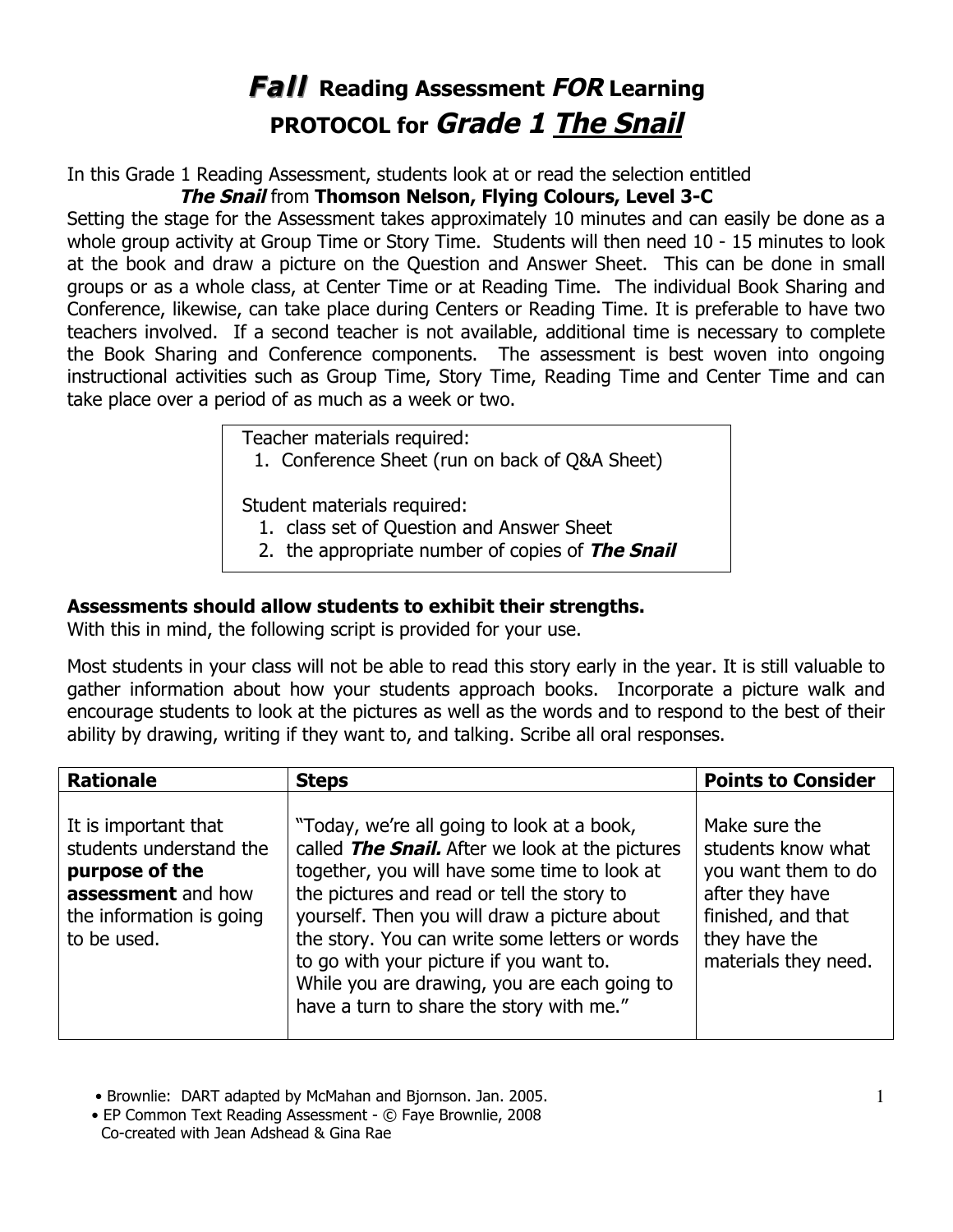| <b>Rationale</b>                                                                                                                | <b>Steps</b>                                                                                                                                                                                                                                                                                                                                   | <b>Points to Consider</b>                                                                                                                                                                                                                                      |
|---------------------------------------------------------------------------------------------------------------------------------|------------------------------------------------------------------------------------------------------------------------------------------------------------------------------------------------------------------------------------------------------------------------------------------------------------------------------------------------|----------------------------------------------------------------------------------------------------------------------------------------------------------------------------------------------------------------------------------------------------------------|
| Proficient readers <b>access</b><br>background<br>knowledge (schema)<br>before they read to<br>increase their<br>understanding. | "Let's think about the title before we look at<br>the book. It is called The Snail. What do you<br>think this book is going to be about? What do<br>we know from the title? What can we learn<br>from the picture on the cover?"<br>Ask the class to share predictions about the<br>story so everyone hears the same information.              | If you have ESL<br>students make sure<br>they know what a<br>snail is, where it is<br>found, and what it<br>might do.                                                                                                                                          |
|                                                                                                                                 | After 3 students have shared with the whole<br>class, encourage individual students to recall<br>the ideas just shared.<br>" Let's turn the pages and look at the pictures<br>in this story."                                                                                                                                                  | A picture walk<br>introduces the story<br>vocabulary. Try to<br>use all of the words<br>in the story as you do<br>the picture walk. This<br>provides students<br>with some of the<br>background<br>knowledge they need<br>in order to read<br>unfamiliar text. |
| Proficient readers read<br>with a <b>purpose.</b>                                                                               | Look at one Question and Answer Sheet<br>together.<br>"Let's look at this sheet together BEFORE you<br>begin, so that you know what you need to do."<br>"I'll put my finger on the big square. This is<br>where you will draw your picture about the<br>story and write your words. Try to show what<br>is in the story and what it is doing." | If a student requires<br>support with a<br>question during the<br>assessment and if<br>support is given,<br>record this<br>information for use in<br>planning for<br>instruction.                                                                              |

• Brownlie: DART adapted by McMahan and Bjornson. Jan. 2005.

 • EP Common Text Reading Assessment - © Faye Brownlie, 2008 Co-created with Jean Adshead & Gina Rae